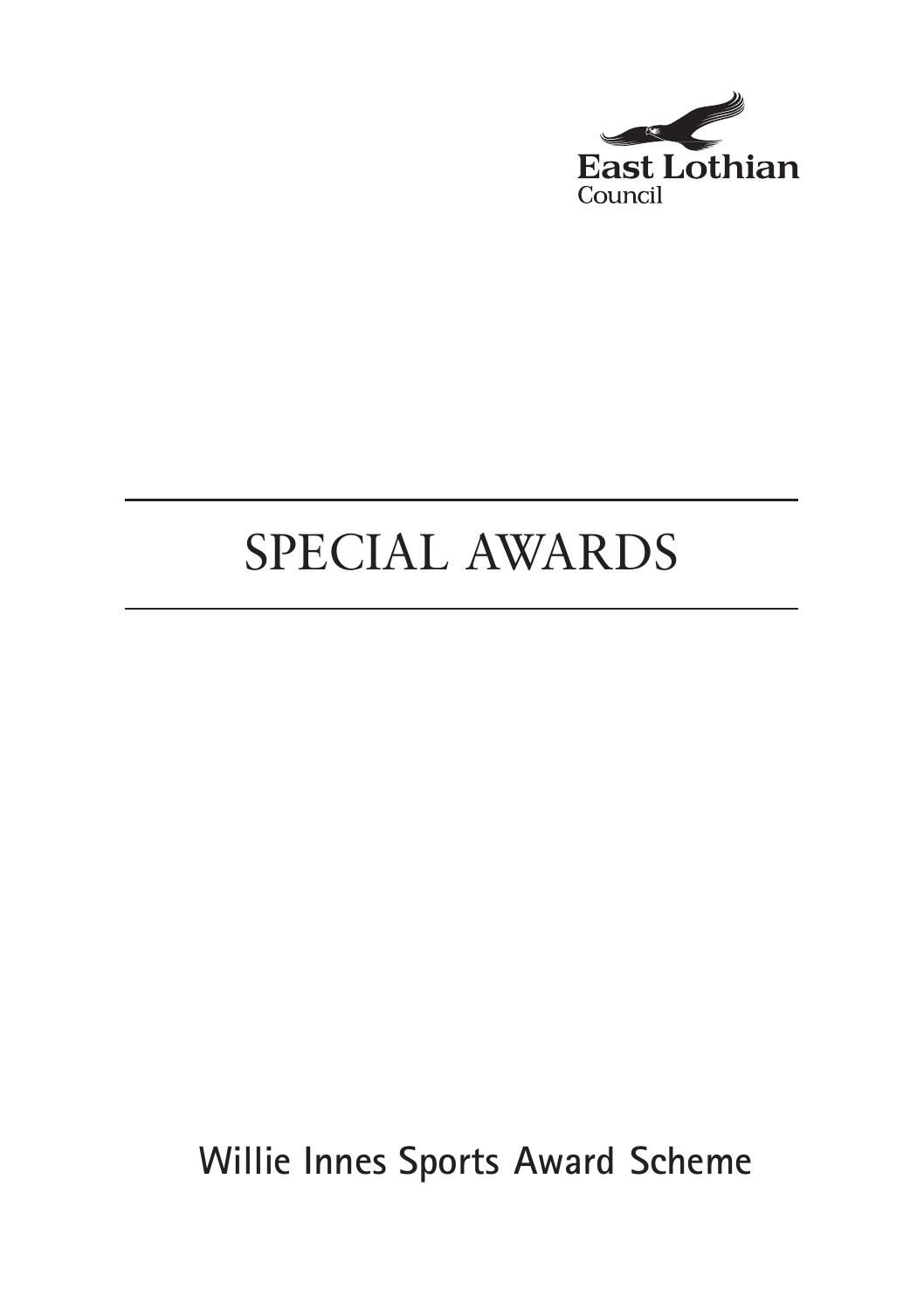East Lothian Council offers a comprehensive scheme of sports awards as part of a policy to promote the development of sport and recreation locally. In addition to awards made to talented individual sportsmen and women, and to coaches and officials active within local clubs, there is also provision in the Scheme for special awards which would not be covered within these other categories.

*Special awards* will be considered for individuals or groups who can demonstrate a special need, contribution or commitment to their sport within East Lothian. Please read the guidance notes carefully before completing the attached application form. Separate information leaflets detail the other awards currently available within the Sports Award Scheme:

> *Awards to Individual Sportsmen and women Awards to Coaches and Officals*

If you have any further questions about any aspect of the Scheme, please contact Gwen Stewart at:

sportspass@eastlothian.gov.uk

or

telephone 01620 820 658

## **WHO CAN APPLY?**

The scheme is open to all sports persons who are:

- (a) resident in East Lothian, and
- (b) able to demonstrate a special need, contribution or commitment to the development of their sport in East Lothian.